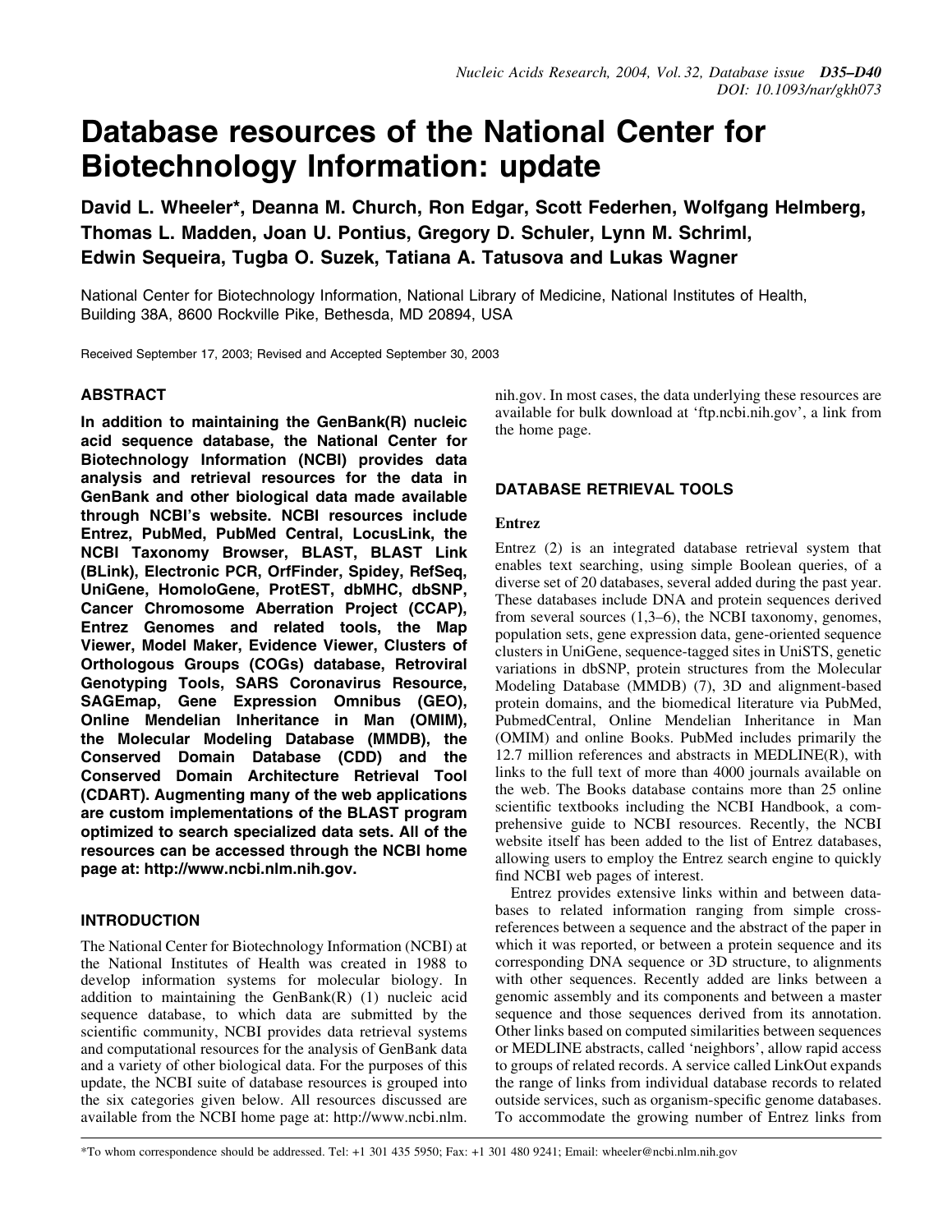one record to another, a new `Links' pull-down menu now appears in the top right-hand corner of Entrez displays.

The records retrieved by an Entrez search can be displayed in a wide variety of formats and downloaded singly or in batches. A new redirection control allows results to be sent directly to a local file, formatted in the browser as plain text, or sent to the clipboard. PubMed results may also be emailed directly from Entrez. Formatting options vary for records of different types. Display formats for GenBank records include the GenBank Flatfile, FASTA, XML, ASN.1 and others. A new formatting control allows the display or download of a particular range of residues for either a nucleotide or protein record. Graphical display formats are offered for some types of records, including genomic records.

Access to Entrez via automated systems is facilitated using the new Entrez Programming Utilities, a suite of five serverside scripts which support a uniform set of parameters used to search, link between and download from, the Entrez databases. A search history, available via interactive Entrez as well as via the Entrez Programming Utilities, allows users to recall the results of previous searches during an Entrez session and combine them using Boolean logic.

## PubMed Central

PubMed Central (PMC) (8) is a digital archive of peerreviewed journals in the life sciences. Over 130 journals, including Nucleic Acids Research, deposit the full text of their articles in PMC. Participation in PMC requires a commitment to free access to full text, perhaps with some delay after publication. Some journals provide free access to their full text directly in PMC while others require a link to the journal's own site where full text is generally available free within 6 months to a year of publication. All PMC free articles are identified in PubMed search results and PMC itself is now searchable using Entrez.

#### Taxonomy

The NCBI taxonomy database indexes over 150 000 organisms that are represented in the databases with at least one nucleotide or protein sequence. The Taxonomy Browser can be used to view the taxonomic position or retrieve data from any of the principal Entrez databases for a particular organism or group. The Taxonomy Browser also displays links to Map Viewer, Genomic BLAST services, the Trace Archive, and to model organism and taxonomic databases via LinkOut.

Searches of the NCBI taxonomy may be made on the basis of whole, partial or phonetically spelled organism names, but links to organisms commonly used in biological research are provided. The Entrez Taxonomy system adds the ability to display custom taxonomic trees representing user-defined subsets of the full NCBI taxonomy.

#### LocusLink

LocusLink (6) provides an interface to curated sequences and descriptive information about genes with links to NCBI's Map Viewer, Evidence Viewer, Model Maker, BLAST Link, protein domains from NCBI's Conserved Domain Database and other gene-related resources. Data are accumulated and maintained through several international collaborations in addition to curation by in-house staff. Links within LocusLink to the newest citations in PubMed are maintained by curators using Gene References into Function (GeneRIF). GeneRIF, accessible via links in LocusLink reports, also allows researchers using LocusLink to add references to a report.

# THE BLAST FAMILY OF SEQUENCE-SIMILARITY SEARCH PROGRAMS

The Basic Local Alignment Search Tool (BLAST) programs (9,10) perform sequence-similarity searches against a variety of sequence databases, returning a set of gapped alignments between the query and database sequences, and links to full database records, to UniGene, LocusLink, the MMDB or GEO. Sequences appearing in a BLAST alignment may be selected for bulk download. A BLAST variant, BLAST2Sequences (11), compares two DNA or protein sequences and produces a dot-plot representation of the alignments.

Each alignment returned by a BLAST search receives a score and a measure of statistical significance, called the Expectation Value (E-value), for judging its quality. Either an E-value threshold or a range can be specified to limit the alignments returned. BLAST takes into account the amino acid composition of the query sequence in its estimation of statistical significance. This composition-based statistical treatment, used in conventional protein BLAST searches as well as PSI-BLAST (10) searches, tends to reduce the number of false-positive database hits (12).

BLAST offers several output formats including the default `pairwise' alignment, several `query-anchored' multiple sequence alignment formats and a tabular 'Hit Table', which serves as an easily parsed summary of the BLAST results. In addition, BLAST can generate a taxonomically organized output that shows the distribution of BLAST hits by organism. The web BLAST interface allows both the initial search and the results displayed to be restricted to a database subset using standard Entrez search syntax. Web BLAST uses a standard URL-API that allows complete search specifications, including BLAST parameters, such as Entrez restrictions and the search query, to be contained in a URL posted to the web page.

A BLAST variant designed to search for nearly exact matches, called MegaBLAST (13), offers a web interface that handles batch nucleotide queries and operates up to 10 times more quickly than standard nucleotide BLAST. MegaBLAST is the default search program for NCBI's Genomic BLAST pages that search a set of genome-specific databases and generate, where possible, genomic views of the BLAST hits using the Map Viewer. MegaBLAST is also used to search the rapidly growing Trace Archive but is available for the standard BLAST databases as well. For rapid cross-species nucleotide queries of the Trace Archive as well as the standard BLAST databases, NCBI offers Discontiguous MegaBLAST, which uses a non-contiguous word match  $(14)$  as the nucleus for its alignments. Discontiguous MegaBLAST is far more rapid than a translated search such as blastx, yet maintains a competitive degree of sensitivity when comparing coding regions.

## BLink

BLAST Link (BLink) displays pre-computed protein BLAST alignments for each protein sequence in the Entrez databases. BLink can display subsets of these alignments by taxonomic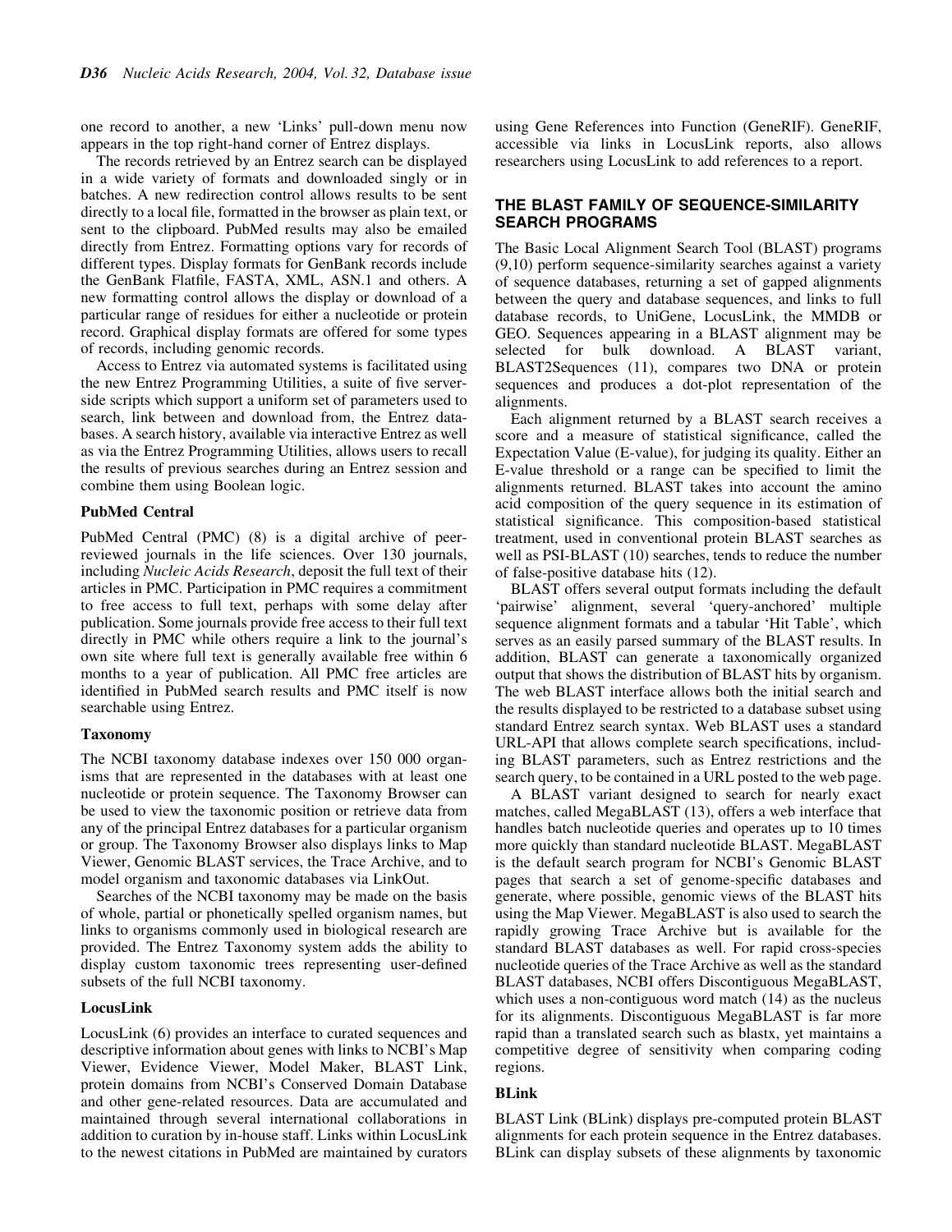criteria, by database of origin, relation to a complete genome, membership in a COGs (15) or by relation to a 3D structure or conserved protein domain. BLink links are displayed for protein records in Entrez as well as within LocusLink reports.

# RESOURCES FOR GENE-LEVEL SEQUENCES

## UniGene

UniGene (16), is a system for automatically partitioning GenBank sequences, including ESTs, into a non-redundant set of gene-oriented clusters. UniGene clusters are created for all organisms for which there are 70 000 or more ESTs in GenBank and now includes ESTs from 16 animals and 13 plants. Each UniGene cluster contains sequences that represent a unique gene, and is linked to related information, such as the tissue types in which the gene is expressed, model organism protein similarities, the LocusLink report for the gene and its map location. In the human UniGene June 2003 release (build 161), over 5.5 million human ESTs in GenBank have been reduced 50-fold in number to ~108 000 sequence clusters. The UniGene collection has been used as a source of unique sequences for the fabrication of microarrays for the large-scale study of gene expression (17). UniGene databases are updated weekly with new EST sequences, and bimonthly with newly characterized sequences.

## ProtEST

ProtEST, a tool analogous to BLASTLink, presents precomputed BLAST alignments between protein sequences from model organisms and the six-frame translations of UniGene nucleotide sequences. Protein sequences that are derived from conceptual translations or model transcripts are excluded. ProtEST links are displayed in UniGene reports with model organism protein similarities. ProtEST reports are updated in tandem with UniGene protein similarities.

## The Trace Archive

A newly redesigned Trace Archive interface allows for more flexible searching and download of sequencing traces from a rapidly growing database of over 260 million whole-genome shotgun (WGS), shotgun, EST, clone end and finishing reads from more than 100 organisms.

## HomoloGene

HomoloGene is a database of both curated and calculated gene orthologs and homologs and now covers 21 organisms. Curated orthologs include gene pairs from the Mouse Genome Database (MGD) at the Jackson Laboratory, the Zebrafish Information (ZFIN) database at the University of Oregon and from published reports. Computed orthologs and homologs, which are considered putative, are identified from BLAST nucleotide sequence comparisons between all UniGene clusters for each pair of organisms. The HomoloGene database can be queried using UniGene ClusterIDs, LocusLink LocusIDs, gene symbols, gene names and nucleotide accession numbers, as well as those terms found in UniGene cluster titles.

## dbMHC

The dbMHC is a new NCBI resource dedicated to clinical application and research of the Major Histocompatibility Complex (MHC). The resource includes a Reagent Database section and a Clinical section. The Reagent Database provides an open platform for the submission, evaluation and editing of individual DNA typing reagents as well as typing kit information. All reagents are characterized for allele specificity using an updated allele database based on IMGT/HLA. The dbMHC offers several resources for the analysis and display of the MHC and KIR region, e.g. an interactive formatting sequence retrieval tool, and a sequencing-based typing tool, capable of aligning and interpreting heterozygote sequences. Also featured is dbMHCms, a tool to search descriptive information for known short tandem repeats within the MHC.

The Clinical section contains data generated by the 13th international HLA workshop and international HLA working group and includes sections presenting the results of the Anthropology project with global HLA allele frequencies and the human stem cell transplantation project.

#### Reference Sequence (RefSeq)

The References Sequence (RefSeq) database (6), provides curated references for transcripts, proteins and genomic regions, plus computationally derived nucleotide sequences and proteins. The complete RefSeq database is now being provided in the RefSeq directory on the NCBI FTP site. The first release contains over 1 million sequences, including more than 785 000 protein sequences, from about 2000 organisms. To register for the `refseq-announce' mailing list and be informed of new releases or to read more about the RefSeq project, visit the RefSeq home page.

# Specialized tools: Open Reading Frame Finder, Spidey and Electronic PCR

OrfFinder performs a six-frame translation of nucleotide sequence and returns the location of each open reading frame (ORF) within a specified size range that it finds. Translations of the ORFs detected can be submitted directly for similarity searching against the standard BLAST or COGs databases.

Spidey is an alignment tool for eukaryotic genomic sequences that takes as input a set of mRNA accessions or FASTA sequences and aligns each to a single genomic sequence. Spidey takes into account predicted splice sites in constructing its alignments and can use one of four splice-site models (vertebrate, Drosophila, Caenorhabditis elegans, plant). Spidey returns exon alignments, protein translations and a summary showing the alignment quality and goodness of match to splice junction patterns for each putative exon.

Electronic PCR (e-PCR) locates Sequence Tagged Sites (STSs) within nucleotide sequences by searching against a non-redundant database of over 155 000 human and 92 000 non-human STSs called UniSTS. OrfFinder, Spidey and e-PCR are available via the `Tools' link on the NCBI home page.

## A database of single nucleotide polymorphisms

The database of single nucleotide polymorphisms (dbSNP) (18) is a repository for single base nucleotide substitutions and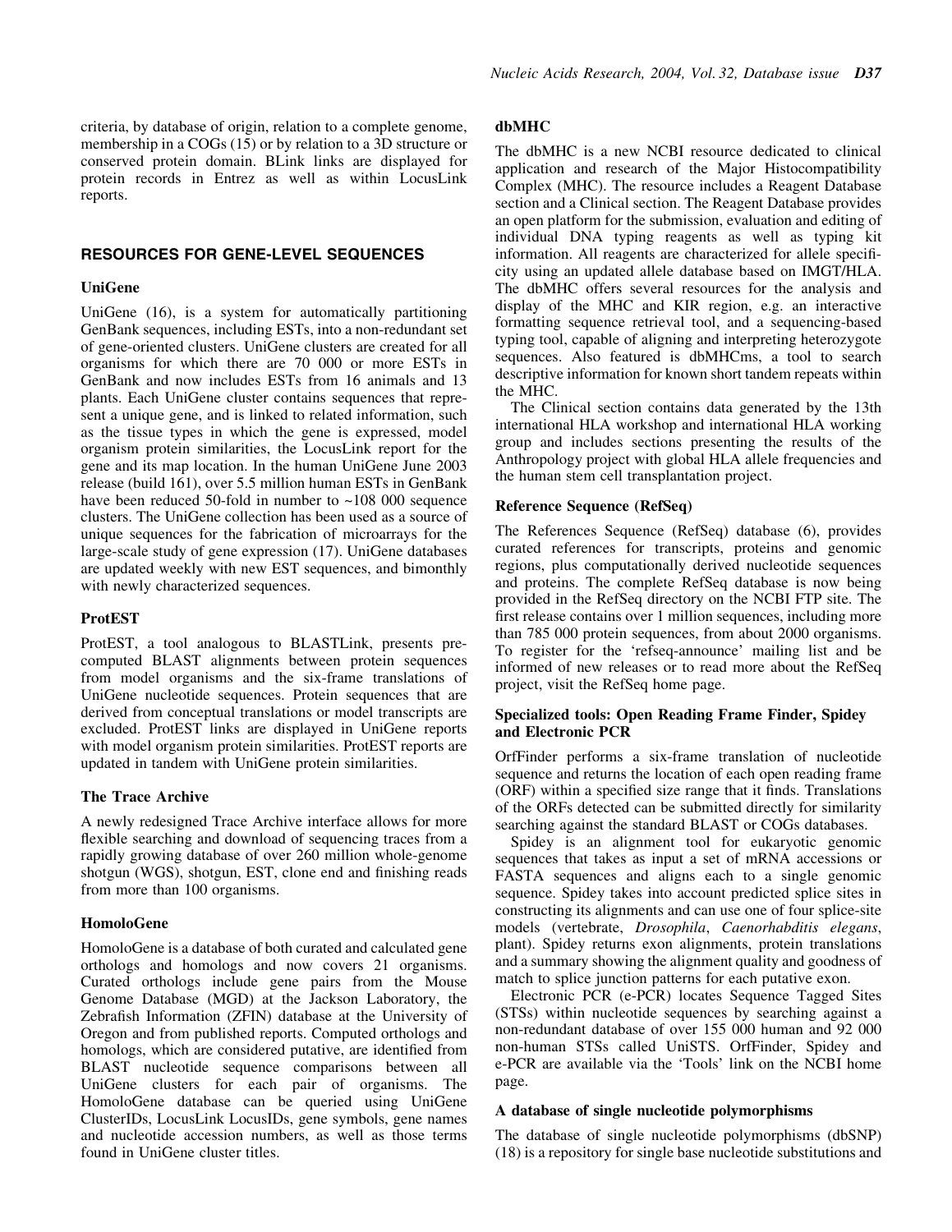short deletion and insertion polymorphisms that contains almost 6 million human SNPs as well as about 1.4 million from a variety of other organisms. Now an Entrez database, dbSNP can be queried from the NCBI home page. Searches for SNPs lying between two markers and batch downloads via Entrez are supported. SNP reports link to 3D visualizations of structures from the MMDB via NCBI's interactive macromolecular viewer Cn3D (19), which highlight amino acid changes implied by SNPs in coding regions.

# RESOURCES FOR GENOME-SCALE ANALYSIS

### Entrez Genomes

Entrez Genomes (20) provides access to genomic data contributed by the scientific community for species whose sequencing and mapping is complete or in progress. Entrez Genomes now includes over 140 complete microbial genomes, more than 1500 viruses, and over 425 reference sequences for eukaryotic organelles. Higher eukaryotic genomes are also included within Entrez Genomes such as the recent arrival, Ciona intestinalis. The Plant Genomes Central web page serves as a focal point for access to completed plant genomes, to information on plant genome sequencing projects or to plant-related resources at NCBI such as plant Genomic BLAST pages or Map Viewer.

Complete genomes can be accessed hierarchically starting from either an alphabetical listing or a phylogenetic tree for each of six principle taxonomic groups. One can follow the hierarchy to a graphical overview for the genome of a single organism, on to the level of a single chromosome and, finally, down to the level of a single gene. At the level of a genome or a chromosome, a Coding Regions view displays the location of each coding region, length of the product, GenBank identification number for the protein sequence and name of the protein product. An RNA Genes view lists the location and gene names for ribosomal and transfer RNA genes. At the level of a single gene, links are provided to pre-computed sequence neighbors for the implied protein with links to the COGs database if possible. A summary of COG functional groups is presented in both tabular and graphical formats at the genome level.

For complete microbial genomes, pre-computed BLAST neighbors for protein sequences, including their taxonomic distribution and links to 3D structures, are given in TaxTables and PDBTables, respectively. Pairwise sequence alignments are presented graphically and linked to the Cn3D macromolecular viewer (19), which provides interactive display of 3D structures and sequence alignments. The TaxPlot tool plots similarities in the proteomes of two organisms to that of a third, reference organism, and is available for both prokaryotic and eukaryotic genomes. Resources for the genomes of higher eukaryotes are discussed below.

## Clusters of Orthologous Groups (COGs)

The COGs database (15), presents a compilation of orthologous groups of proteins from 66 completely sequenced organisms. A eukaryotic version, KOGs, is now available for seven eukaryotes including Homo sapiens, C.elegans, Drosophila melanogaster and Arabidopsis thaliana. Alignments of sequence from COGS have been incorporated into the Conserved Domain Database described below.

# Retroviral genotyping tools and the SARS Coronavirus resource

NCBI offers a web-based genotyping tool that employs a blastn comparison between a retroviral sequence to be subtyped and either a default panel of reference sequences or a panel provided by the user. An HIV-1-specific subtyping tool uses a set of reference sequences taken from the principle HIV-1 variants. The new SARS Coronavirus resource serves as a collection point for SARS-related information and provides the results of pre-computed analyses of the SARS genome, including continuously updated viral genomic alignments and alignments between predicted SARS proteins and other proteins of known 3D structure.

## EUKARYOTIC GENOMIC RESOURCES

### Map Viewer

The NCBI Map Viewer displays genome assemblies using sets of aligned chromosomal maps. A new Map Viewer home page organizes the available organisms by taxonomic group and provides links to both Map Viewer and Genomic BLAST pages. Map Viewer displays are available for the genomes of 19 organisms including H.sapiens, Mus musculus and Rattus norvegicus. The genomic maps displayed by the Map Viewer vary according to the data available for the subject organism and are selected from a set of cytogenetic maps, physical maps, maps showing predicted gene models, EST alignments with links to UniGene clusters and mRNA alignments used to construct gene models. Map Viewer displays link to related resources such as LocusLink, or tools such as the Evidence Viewer and Model Maker. Map Viewer can generate a tabular view of the current display that is convenient for export to other programs. Segments of a genomic assembly may be downloaded using the Map Viewer's `Download/View Sequence' link in either GenBank or FASTA format.

Queries can be made in Map Viewer using gene names or symbols, marker names, SNP identifiers, accession numbers and other identifiers. The plant genomes in Map Viewer can be searched together as a group using a special cross-species query page to generate a Map Viewer display composed of the chromosome maps from the different species on which the query was matched. A `Map Viewer' Link in the Entrez `Links' menu for nucleotide or protein sequences shown in MapViewer, provides a convenient route to a Map Viewer display for a region of interest.

# Model Maker

Model Maker (MM) is used to construct transcript models using combinations of putative exons derived from *ab initio* predictions or from the alignment of GenBank transcripts, including ESTs and NCBI RefSeqs, to the NCBI human genome assembly. MM displays an overview of transcript alignments to a genomic contig collecting each unique block of alignments as a putative exon. Transcript models are constructed by selecting from this collection. As a transcript is created, the implied protein translation is given in each reading frame with any internal stop codons indicated.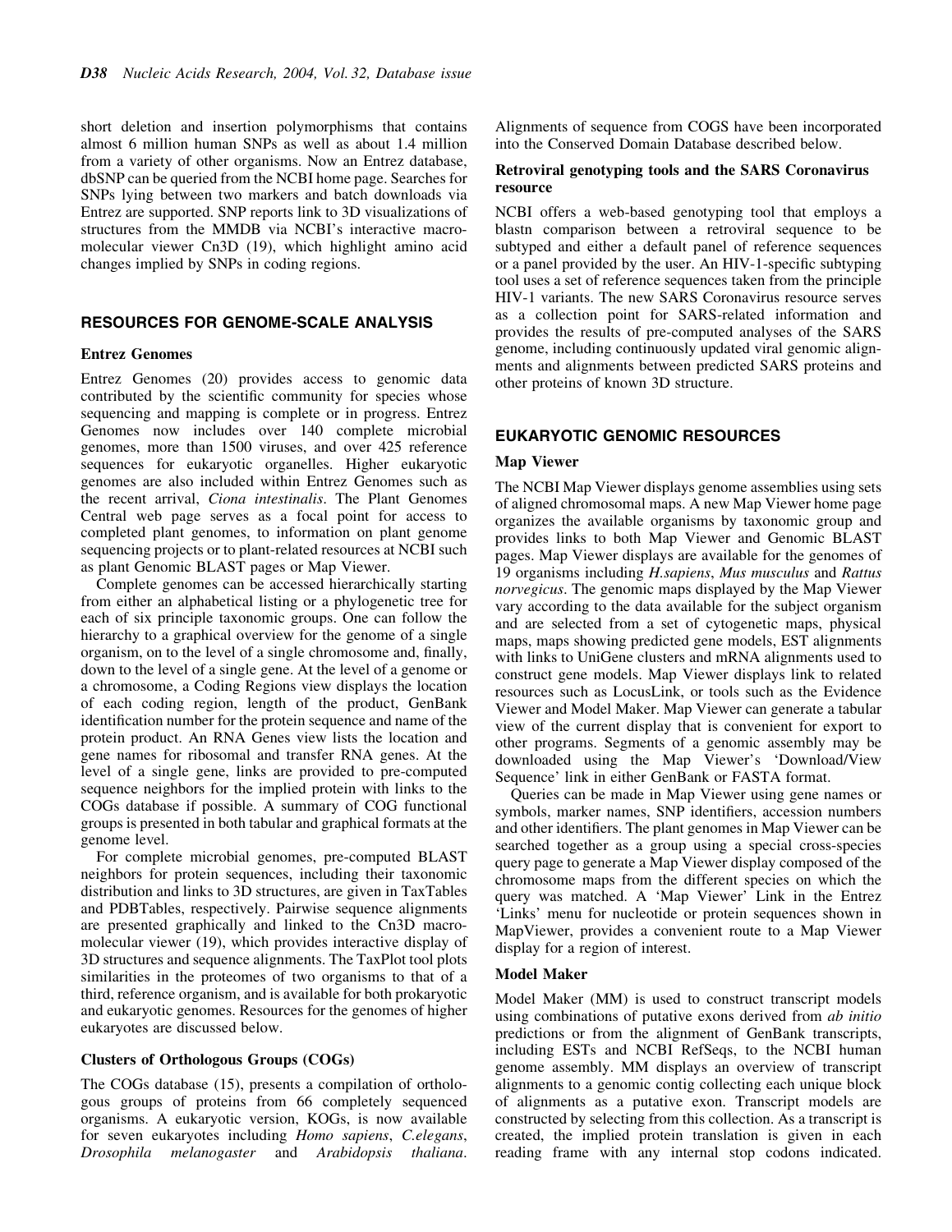Previously observed exon splice patterns are indicated as guides to model building. Completed models may be saved locally or analyzed with OrfFinder.

## Evidence Viewer

Evidence Viewer (EV) displays the alignments to a genomic contig of RefSeq transcripts, GenBank mRNAs, known or potential transcripts, and ESTs supporting a gene model. EV uses a graphical summary of the alignments to indicate the coordinate range of the gene model on the genomic contig, the areas of alignment to the transcripts and EST alignment density along the contig. Areas of disagreement between transcript sequences and the genomic sequence are highlighted. Exon-by-exon alignments of all of the transcript sequences against the genomic contig, including flanking genomic sequence for each exon, are given along with protein translations. Any proteins annotated on the transcript sequences are shown and mismatches between transcripts and the genomic contig or between proteins annotated on the aligned transcripts are highlighted.

## The Cancer Chromosome Aberration Project (CCAP)

The CCAP service is an initiative of the National Cancer Institute (NCI) and the NCBI. The data includes a compilation by F. Mitelman, F. Mertens and B. Johansson of recurrent neoplasia-associated chromosomal aberrations from the Cancer Chromosome Aberration Bank at the University of Lund, Sweden (21). The Spectral Karyotyping database, SKY, created jointly by the NCI and the NCBI, enables investigators to share their own SKY and Comparative Genomic Hybidization (CGH) data on chromosomal aberrations (http://www.ncbi.nlm.nih.gov/sky/skyweb.cgi).

# RESOURCES FOR THE ANALYSIS OF PATTERNS OF GENE EXPRESSION AND PHENOTYPES

## SAGEmap

NCBI's SAGEmap (22) provides two-way mapping between SAGE tags and UniGene clusters. SAGEmap can also construct a user-configurable table of data comparing one group of SAGE libraries with another. SAGEmap is updated weekly, immediately following the update of UniGene and the data appear in the human genome Map Viewer as the SAGE track.

### Gene Expression Omnibus (GEO)

GEO (23) is a data repository and retrieval system for any high-throughput gene expression, or molecular abundance data that may be derived from any organism. GEO currently contains expression data from spotted microarrays, oligonucleotide arrays, hybridization filters, protein MS and SAGE. The GEO repository accepts data deposits via the web or in batch. The repository can be browsed from the GEO home page, and may be queried using Entrez. At the time of writing, the repository contains high-throughput gene expression data from over 9000 hybridization experiments, has about 300 array definitions and over 80 million individual spot measurement data.

## **OMIM**

NCBI provides the online version of the OMIM catalog of human genes and genetic disorders authored and edited by Victor A. McKusick at the Johns Hopkins University (24). The database contains information on disease phenotypes and genes, including extensive descriptions, gene names, inheritance patterns, map locations and gene polymorphisms. OMIM, now an Entrez database, contains about 14 000 entries, including data on over 10 000 established gene loci and phenotypic descriptions.

# THE MOLECULAR MODELING DATABASE, THE CONSERVED DOMAIN DATABASE SEARCH AND CDART

The NCBI Molecular Modeling Database (MMDB) (7) is built by processing entries from the Protein Data Bank (5). The structures in MMDB are linked to one another by VAST structure–structure neighboring, and to entries in the Conserved Domain Database (CDD) (25) by RPS-BLAST neighboring. The CDD contains over 11 000 position-specific score matrices representing domains taken from the Simple Modular Architecture Research Tool (SMART) (26), Pfam (27) and recently, from domain alignments derived from both COGs and KOGs. NCBI's Conserved Domain Search (CD-Search) service can be used to search a protein sequence for conserved domains in the CDD. Wherever possible CDD hits are linked to structures that, coupled with a multiple sequence alignment of representatives of the domain hit, can be viewed with NCBI's 3D molecular structure viewer, Cn3D (19), now in version 4.1 and enhanced with advanced alignmentbuilding tools that use the PSI-BLAST and threading algorithms. The Conserved Domain Architecture Retrieval Tool (CDART) (28) allows searches of protein databases on the basis of a conserved domain and returns the domain architectures of database proteins containing the query domain. Alignment-based protein domain information from the CDD and 3D domains from the MMDB are searchable via the Entrez interface.

# FOR FURTHER INFORMATION

The resources described here include documentation, other explanatory material and references to collaborators and data sources on the respective websites. The NCBI Handbook, available in the Books database, describes the principal NCBI resources in detail. Several tutorials are also offered under the Education link from NCBI's home page. A site map provides a comprehensive table of NCBI resources, and the About NCBI feature provides bioinformatics primers and other supplementary information. A user support staff is available to answer questions at info@ncbi.nlm.nih.gov.

# **REFERENCES**

- 1. Benson,D.A., Karsch-Mizrachi.,I., Lipman,D.J., Ostell,J. and Wheeler, D.L. (2003) GenBank. Nucleic Acids Res., 31, 23-27.
- 2. Schuler,G.D., Epstein,J.A., Ohkawa,H. and Kans,J.A. (1996) Entrez: molecular biology database and retrieval system. Methods Enzymol., 266, 141±162.